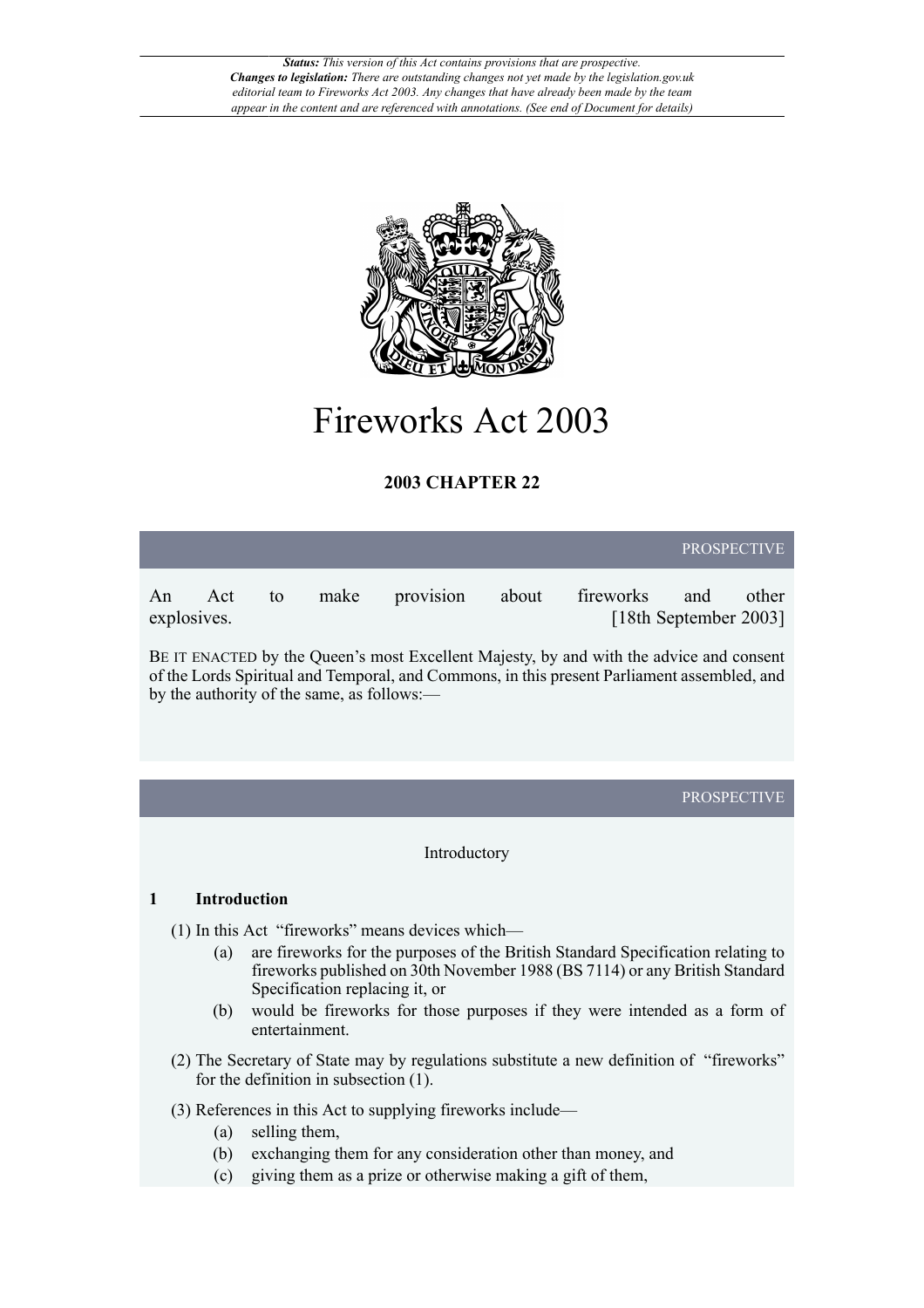but do not include supplying them otherwise than in the course of a business.

**PROSPECTIVE** 

Fireworks regulations

### **2 Power to make regulations about fireworks**

- (1) The Secretary of State may by regulations ("fireworks regulations") make any provision which the Secretary of State considers appropriate—
	- (a) for securing that there is no risk that use of fireworks will have the consequences specified in subsection (2), or
	- (b) for securing that the risk that the use of fireworks will have those consequences is the minimum that is compatible with their being used.

#### (2) The consequences are—

- (a) death of persons or injury, alarm, distress or anxiety to persons,
- (b) death of animals or injury or distress to animals, and
- (c) destruction of, or damage to, property.

### (3) Before making fireworks regulations the Secretary of State must consult—

- (a) the Health and Safety Commission,
- (b) organisations which appear to the Secretary of State to be representative of interests substantially affected by the proposal, and
- (c) other persons whom the Secretary of State considers it appropriate to consult.
- (4) Before making fireworks regulations the Secretary of State must issue a full regulatory impact assessment setting out details of the costs and benefits and the wider economic, social and environmental impact of the proposed regulations.
- (5) But subsection (3) does not apply if the regulations are to—
	- (a) cease to have effect at the end of the period of not more than twelve months beginning with the day on which they come into force, and
	- (b) contain a statement that it appears to the Secretary of State that the need to protect the public requires that the regulations should be made without delay.
- (6) The power to make fireworks regulations includes power—
	- (a) to make different provision for different cases, and
	- (b) to make any incidental, supplementary, consequential and transitional provision which the Secretary of State considers appropriate.
- (7) Section 18 of the Consumer Protection Act 1987 (c. 43) (power to require information for deciding whether to make, vary or revoke regulations under section 11 of that Act) applies in relation to fireworks regulations as in relation to regulations under section 11 of that Act.
- (8) Nothing in this Act shall be construed as in any way limiting the provision that may be made in regulations under section 11 of the Consumer Protection Act 1987.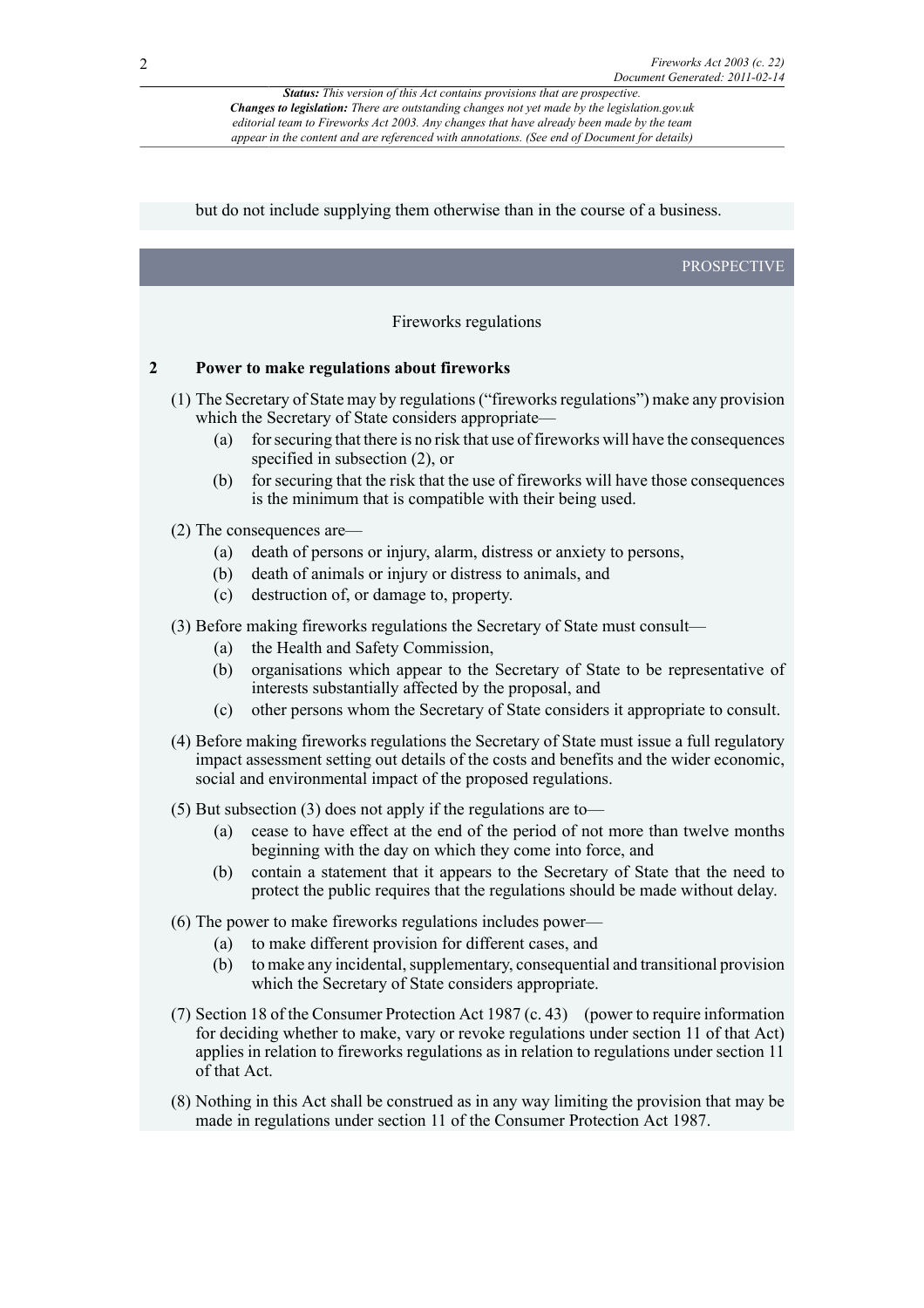### **3 Prohibition of supply etc. to young persons**

- (1) Fireworks regulations may include provision prohibiting persons from—
	- (a) supplying, or
	- (b) offering or agreeing to supply,

fireworks, or fireworks of a description specified in the regulations, to persons who are below an age so specified.

- (2) Fireworks regulations may include provision prohibiting the purchase or possession of fireworks, or fireworks of a description specified in the regulations, by persons who are below an age so specified.
- (3) If fireworks regulations impose any prohibition by virtue of this section, they may contain—
	- (a) exceptions from the prohibition, or
	- (b) provision for the granting of dispensations from the prohibition.

#### **4 Prohibition of supply etc. in certain circumstances**

- (1) Fireworks regulations may include provision prohibiting persons from supplying, purchasing, possessing or using fireworks, or fireworks of a description specified in the regulations, during hours of the day so specified.
- (2) Fireworks regulations may include provision prohibiting persons from supplying, exposing for supply, purchasing, possessing or using fireworks, or fireworks of a description specified in the regulations—
	- (a) in places or places of a description, or
	- (b) in circumstances,

specified in the regulations.

- (3) If fireworks regulations impose any prohibition by virtue of this section, they may contain—
	- (a) exceptions from the prohibition, or
	- (b) provision for the granting of dispensations from the prohibition.

#### **5 Prohibition of supply etc. of certain fireworks**

(1) Fireworks regulations may include provision—

- (a) prohibiting persons from supplying, or offering or agreeing to supply, fireworks of a description specified in the regulations, or
- (b) prohibiting persons from supplying, or offering or agreeing to supply, fireworks of a description specified in the regulations to persons of a description so specified.

(2) Fireworks regulations may include provision—

- (a) prohibiting the purchase or possession of fireworks of a description specified in the regulations, or
- (b) prohibiting the purchase or possession of fireworks of a description specified in the regulations by persons of a description so specified.
- (3) Subsections (1) and (2) shall not apply to class I and class II fireworks.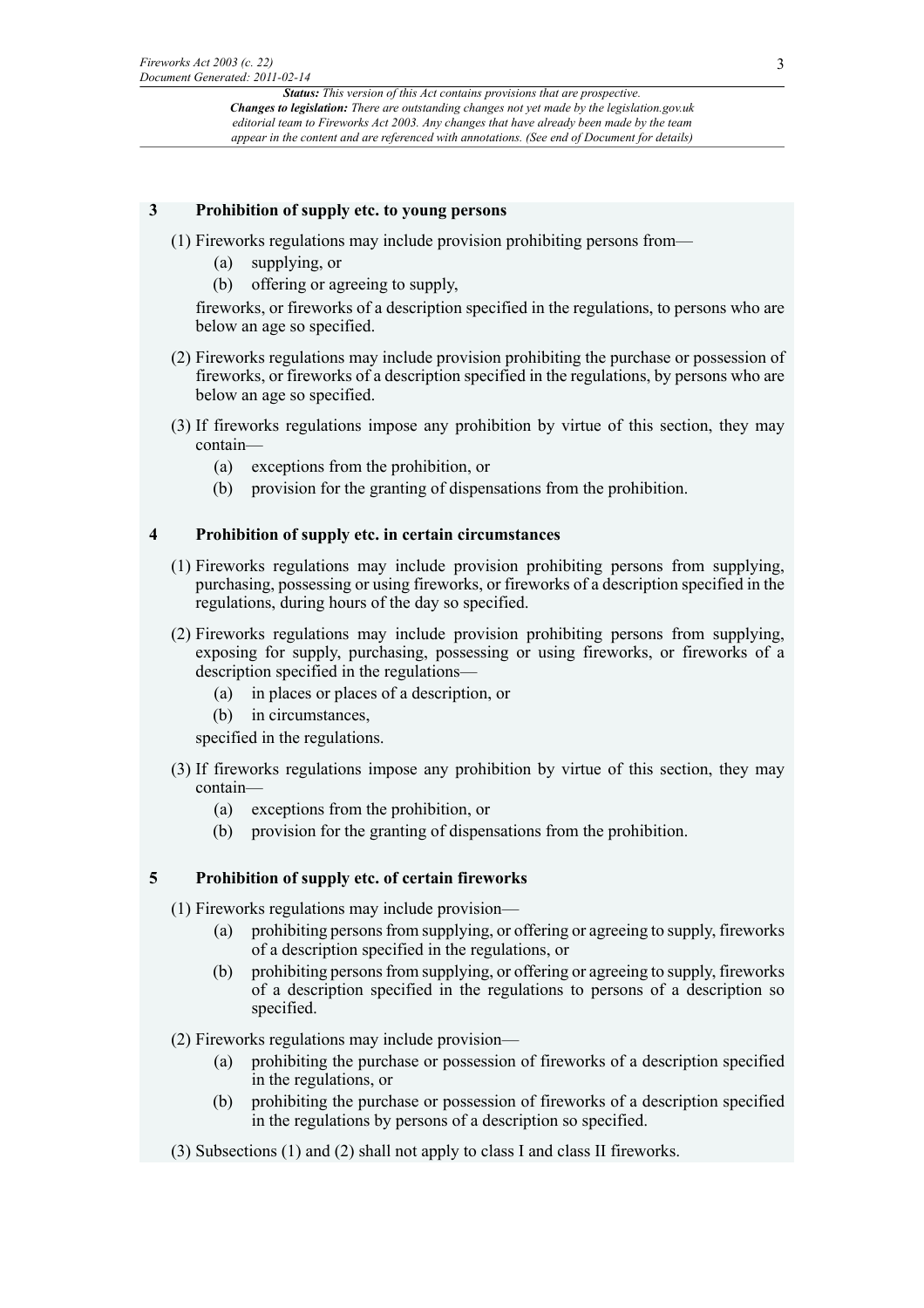(4) The descriptions of persons which may be specified in fireworks regulations by virtue of subsection (1) or  $(2)$  include in particular persons who do not satisfy any conditions which are specified in the regulations and relate to any of the matters mentioned in subsection  $(5)$ .

## (5) Those matters are—

- (a) the satisfactory completion of a course, or courses, of training relating to fireworks and the means of proving the satisfactory completion of such a course or courses,
- (b) proficiency or experience in the use of fireworks and the means of proving such proficiency or experience, and
- (c) the possession of insurance cover against liability arising from the use of fireworks and the means of proving possession of such cover.
- (6) If fireworks regulations impose any prohibition by virtue of this section, they may contain—
	- (a) exceptions from the prohibition, or
	- (b) provision for the granting of dispensations from the prohibition.

## **6 Public fireworks displays**

- (1) Fireworks regulations may include provision prohibiting persons from operating a public fireworks display unless—
	- (a) notice of the display has been given in accordance with the regulations to any local or other authority to which the regulations require it to be given,
	- (b) any other information relating to the display which is required by the regulations to be given to any local or other authority has been so given,
	- (c) any fee imposed by any local or other authority in accordance with the regulations has been paid, and
	- (d) such other conditions relating to the holding of public fireworks displays as are specified in the regulations have been complied with.
- (2) Fireworks regulations may include provision prohibiting persons from operating public fireworks displays unless they satisfy—
	- (a) any conditions which are specified in the regulations and relate to the satisfactory completion of a course, or courses, of training relating to fireworks and to the means of proving the satisfactory completion of such a course or courses, or
	- (b) any other conditions which are so specified.
- (3) Fireworks regulations may include provision prohibiting persons from operating, or assisting in the operation of, public fireworks displays if they are below an age specified in the regulations.
- (4) If fireworks regulations impose any prohibition by virtue of this section, they may contain—
	- (a) exceptions from the prohibition, or
	- (b) provision for the granting of dispensations from the prohibition.
- (5) In this section "public fireworks display" means a fireworks display at which the public, or any section of the public, are present (whether or not they have paid to be).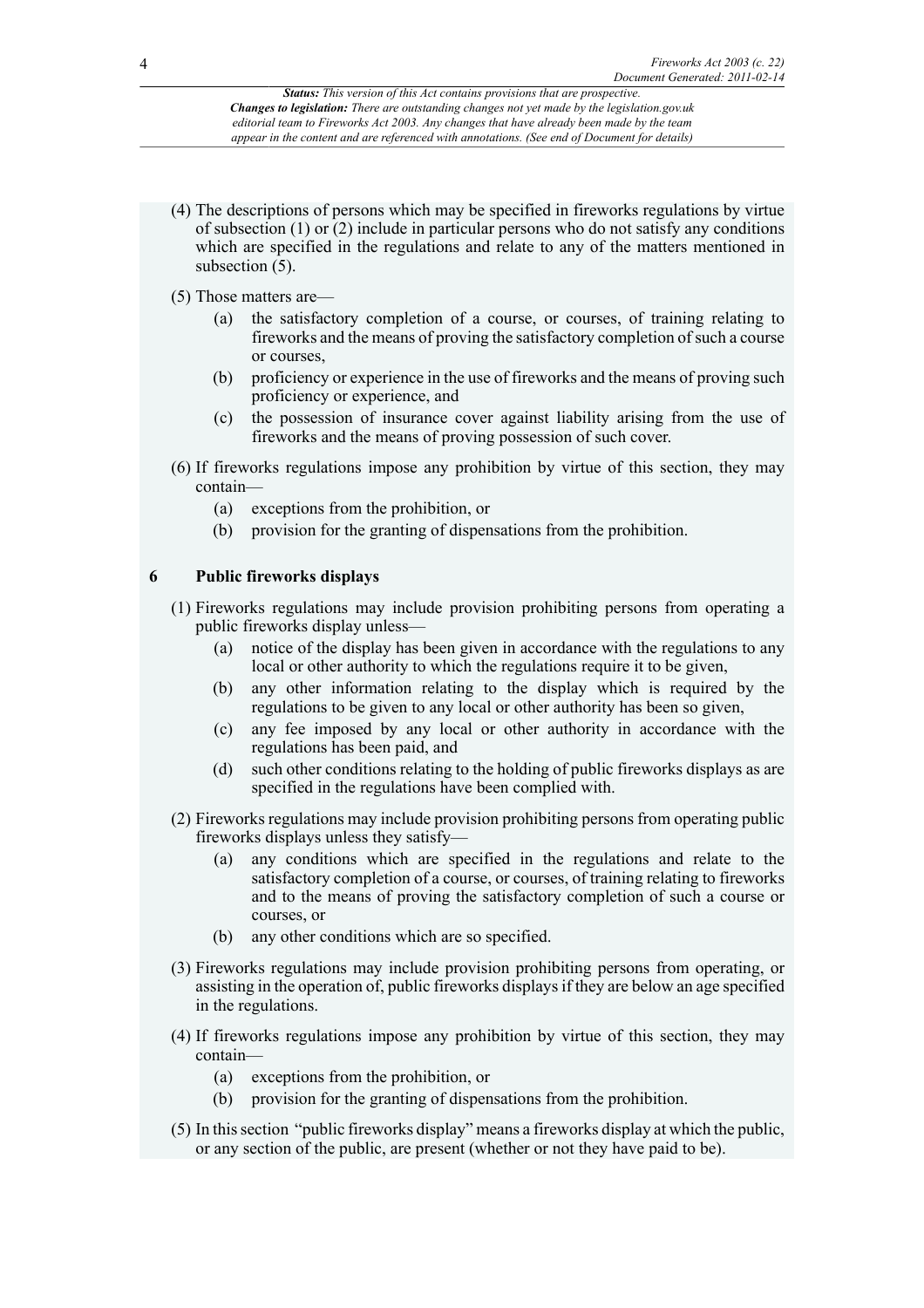## **7 Licensing of suppliers**

- (1) Fireworks regulations may include provision prohibiting persons, or persons of a description specified in the regulations, from supplying, exposing for supply or possessing for supply fireworks, or fireworks of a description so specified, unless—
	- (a) they are licensed in accordance with the regulations, and
	- (b) the fireworks are supplied, exposed for supply or kept at premises which are so licensed.
- (2) If fireworks regulations impose any prohibition by virtue of subsection (1), they may contain provision—
	- (a) specifying the local or other authority by which a licence relating to any person or premises may be granted, varied and revoked,
	- (b) relating to the grant, variation and revocation of licences,
	- (c) about conditions which may be attached to licences (including, in particular, conditions as to the time of year for which persons or premises are licensed),
	- (d) for the charging of fees for the grant or variation of licences, and
	- (e) about appeals against refusals to grant or vary, or variations of, licences.
- (3) The provision that may be contained in fireworks regulations by virtue of subsection (1) includes, in particular, provision that a person may not be licensed unless any conditions which are specified in the regulations are satisfied by the person or his employees (or both).
- (4) Those conditions may include conditions relating to the satisfactory completion of a course, or courses, of training about fireworks and the means of proving the satisfactory completion of such course or courses.
- (5) If fireworks regulations impose any prohibition by virtue of this section, they may contain—
	- (a) exceptions from the prohibition, or
	- (b) provision for the granting of dispensations from the prohibition.

#### **8 Information about fireworks**

- (1) Fireworks regulations may include provision for securing that—
	- (a) appropriate information is, and
	- (b) inappropriate information is not,

given in relation to fireworks, or fireworks of a description specified in the regulations.

- (2) The provision that may be contained in fireworks regulations by virtue of subsection (1) includes, in particular, provision—
	- (a) requiring that a mark, warning or instruction relating to the fireworks be put on or accompany the fireworks, or
	- (b) requiring that information specified in the regulations be given to any person so specified.
- (3) If fireworks regulations impose any requirement by virtue of this section, they may contain—
	- (a) exceptions from the requirement, or
	- (b) provision for the granting of dispensations from the requirement.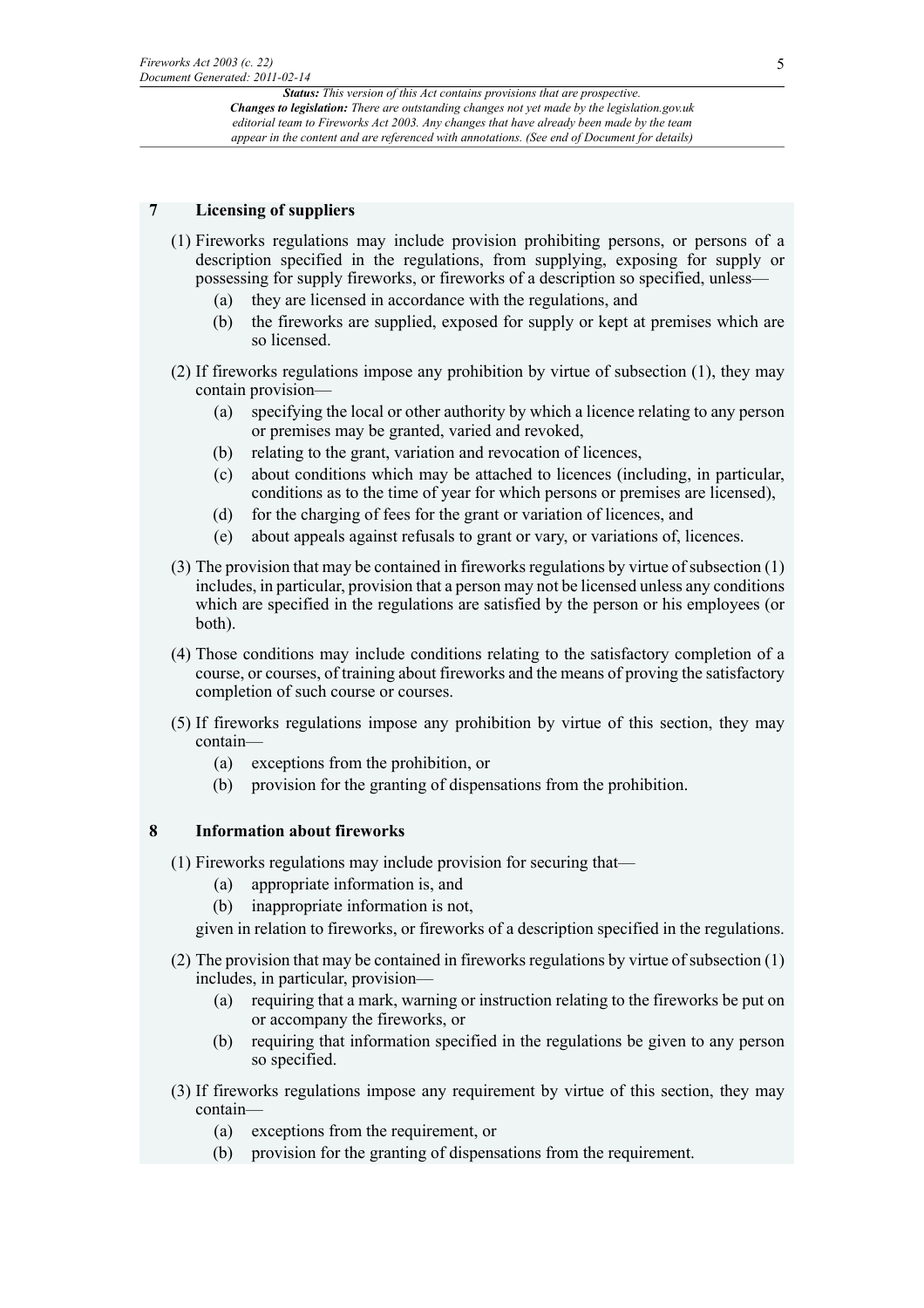(4) If fireworks regulations impose any requirement by virtue of this section, they may contain provision requiring the keeping of records by any person to whom information is given under the regulations.

## **9 Prohibition of importation etc. of fireworks**

- (1) Fireworks regulations may include provision prohibiting persons from—
	- (a) importing,
	- (b) completing the manufacture of, or
	- (c) placing on the market,

fireworks, or fireworks of a description specified in the regulations, unless they have complied with any requirement imposed by the regulations for the giving of information.

- (2) If fireworks regulations impose any prohibition by virtue of subsection  $(1)(b)$  or  $(c)$ , they shall specify the circumstances in which—
	- (a) (if the prohibition is imposed by virtue of subsection  $(1)(b)$ ) a person completes the manufacture of fireworks, or
	- (b) (if the prohibition is imposed by virtue of subsection  $(1)(c)$ ) a person places fireworks on the market.
- (3) If fireworks regulations impose any prohibition by virtue of this section, they may contain—
	- (a) exceptions from the prohibition, or
	- (b) provision for the granting of dispensations from the prohibition.
- (4) If fireworks regulations impose any prohibition by virtue of this section, they may contain provision requiring the keeping of records by any person to whom information is given under the regulations.

## **10 Training courses**

- (1) If fireworks regulations specify conditions relating to the satisfactory completion of a course, or courses, of training about fireworks, they may make provision for courses to be provided by—
	- (a) the Secretary of State,
	- (b) a body or bodies established or recognised by the Secretary of State, or
	- (c) licensed persons.
- (2) If fireworks regulations make provision for courses to be provided by licensed persons, they may—
	- (a) make provision for the licensing of persons by the Secretary of State or by any body or bodies established or recognised by the Secretary of State,
	- (b) authorise the making by the Secretary of State of provision about the charging of fees for the grant or variation of licences, and
	- (c) authorise the making by the Secretary of State, or by any such body or bodies, of provision about any of the matters mentioned in subsection (3).
- (3) Those matters are—
	- (a) the grant, variation and revocation of licences,
	- (b) conditions which may be attached to licences, and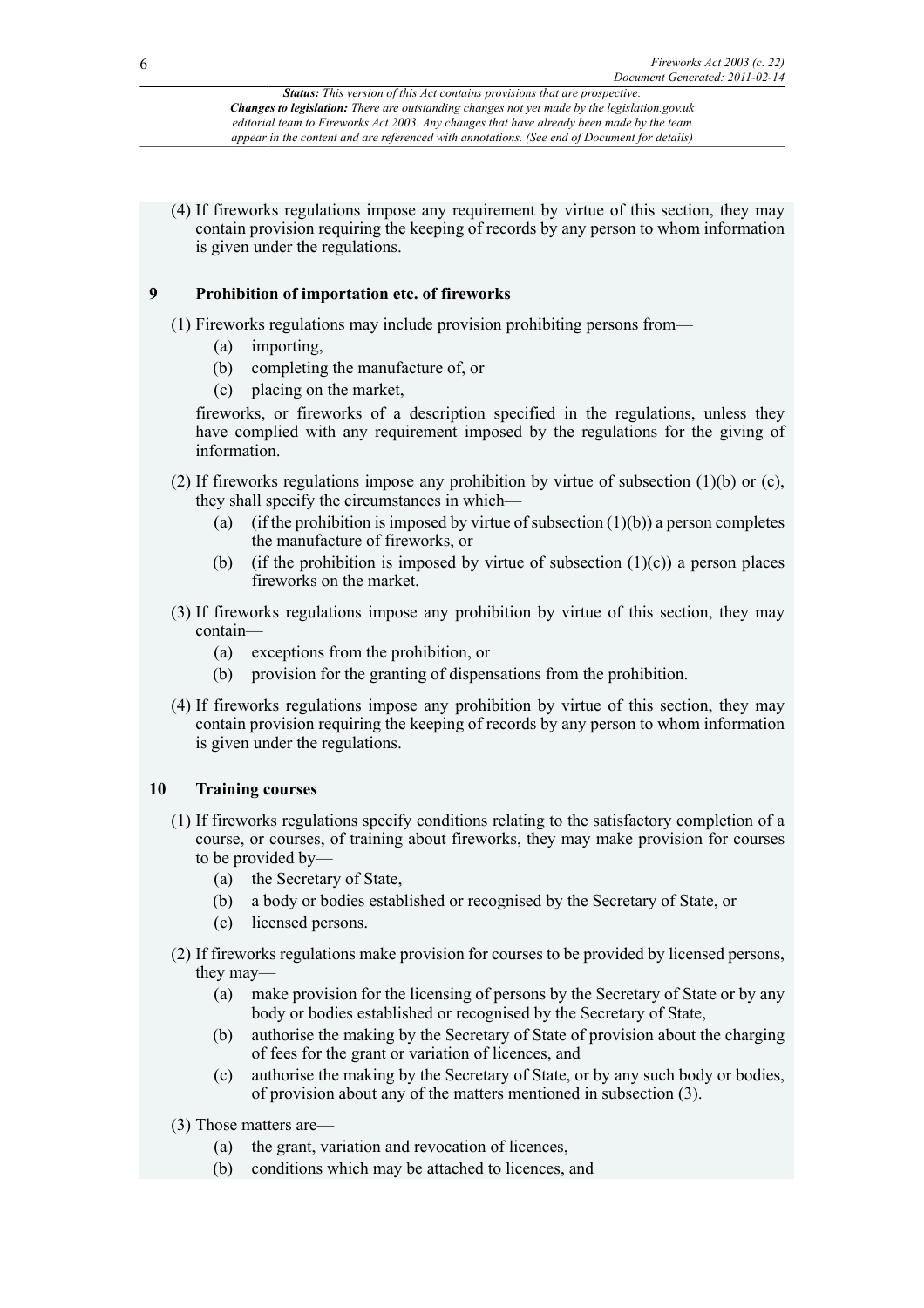(c) appeals against refusals to grant or vary, or variations of, licences.

(4) Fireworks regulations may authorise—

- (a) the making by the Secretary of State of provision about the charging of fees for attendance at courses of training about fireworks, and
- (b) the making by the Secretary of State, or by any body or bodies established or recognised by the Secretary of State under this section, of provision about any of the matters mentioned in subsection (5).

(5) Those matters are—

- (a) the descriptions of persons who are to be eligible to attend courses of training about fireworks,
- (b) the subject matter to be covered by courses and the conduct of courses,
- (c) the criteria to be applied in determining whether persons have satisfactorily completed courses,
- (d) the form and content of certificates to be awarded to persons who have satisfactorily completed courses,
- (e) appeals against refusals to award certificates to persons who have attended courses, and
- (f) the keeping of records about persons who have attended courses.

## PROSPECTIVE

### Supplementary

## **11 Offences**

- (1) Any person who contravenes a prohibition imposed by fireworks regulations is guilty of an offence.
- (2) Any person who fails to comply with a requirement imposed by or under fireworks regulations to give or not to give information is guilty of an offence.
- (3) Where a requirement to give information is imposed by or under fireworks regulations, a person is guilty of an offence if, in giving the information, he—
	- (a) makes a statement which he knows is false in a material particular, or
	- (b) recklessly makes a statement which is false in a material particular.
- (4) A person guilty of an offence under this section is liable on summary conviction to—
	- (a) imprisonment for a term not exceeding six months, or
	- (b) a fine not exceeding level 5 on the standard scale,

or to both.

- (5) Fireworks regulations may not provide for any contravention of the regulations to be an offence.
- (6) Paragraphs (c), (e) and (f) of section 11(3) of the Consumer Protection Act 1987 (c. 43) (provision about offences which may be included in regulations) apply in relation to fireworks regulations as to regulations under section 11 of that Act, but as if references to an offence under section 12 of that Act were references to an offence under this section.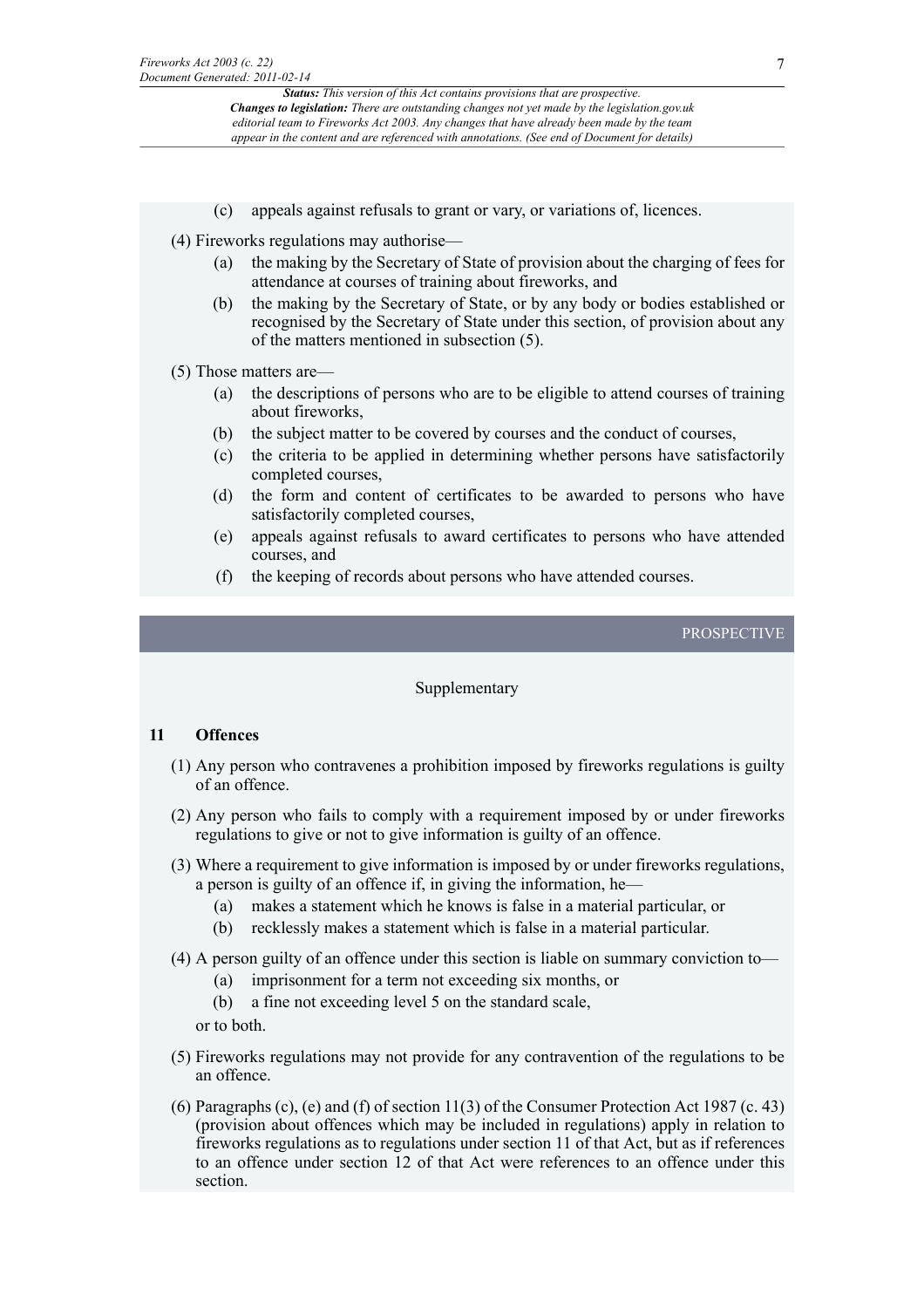- (7) Section 39 of that Act (defence of due diligence) applies to offences under subsections (1) and (2) of this section; and section  $40(1)$  of that Act (liability of persons other than the principal offender) has effect accordingly.
- (8) In proceedings against any person for an offence of contravening a prohibition imposed by fireworks regulations made by virtue of section 3(1) it is a defence for that person to show that he had no reason to suspect that the person to whom he supplied, offered to supply or agreed to supply the fireworks was below the age specified in the regulations.
- (9) Section 40(2) and (3) of the Consumer Protection Act 1987 (c. 43) (offences by bodies corporate) applies to an offence under this section as to an offence under that Act.

## **12 Enforcement**

- (1) Section 27 of the Consumer Protection Act 1987 (enforcement authorities), apart from subsection (1)(b), applies in relation to fireworks regulations as to regulations under section 11 of that Act.
- (2) The following provisions of that Act—
	- (a) section  $28(1)(a)$  and (2) to (4) (test purchases), apart from the references to forfeiture and suspension notices,
	- (b) section 29(1) to (5), (6)(a) and (7) and section 30(1) to (9) (powers of search etc.), apart from the references to forfeiture and suspension notices,
	- (c) section 32 (obstruction of officer),
	- (d) section 33 (appeals against detention), apart from subsections  $(2)(a)(ii)$  and  $(3)(a)(ii)$ ,
	- (e) section 34 (compensation for seizure and detention),
	- (f) section 35 (recovery of enforcement expenses), apart from subsections (1) (b) and (2)(b),
	- (g) section 37 (disclosure of information by Customs and Excise),
	- (h) section 41 (civil proceedings), and
	- (i) section 44 (service of documents),

apply in relation to fireworks regulations as to regulations under section 11 of that Act.

(3) In Schedules 14 and 15 to the Enterprise Act 2002 (c. 40) (disclosure of information), insert at the appropriate place— " Fireworks Act 2003.".

## **13 Savings for certain privileges**

Section 47 of the Consumer Protection Act 1987 (savings for privileges) applies in relation to this Act.

## **14 Prohibition of supply etc. of other explosives**

- (1) The power to make regulations under section 3 or 4(2) applies to explosives other than fireworks as to fireworks; and regulations made by virtue of this subsection are fireworks regulations for all the purposes of this Act.
- (2) In subsection (1) "explosives" has the same meaning as in the Explosives Act 1875 (c. 17).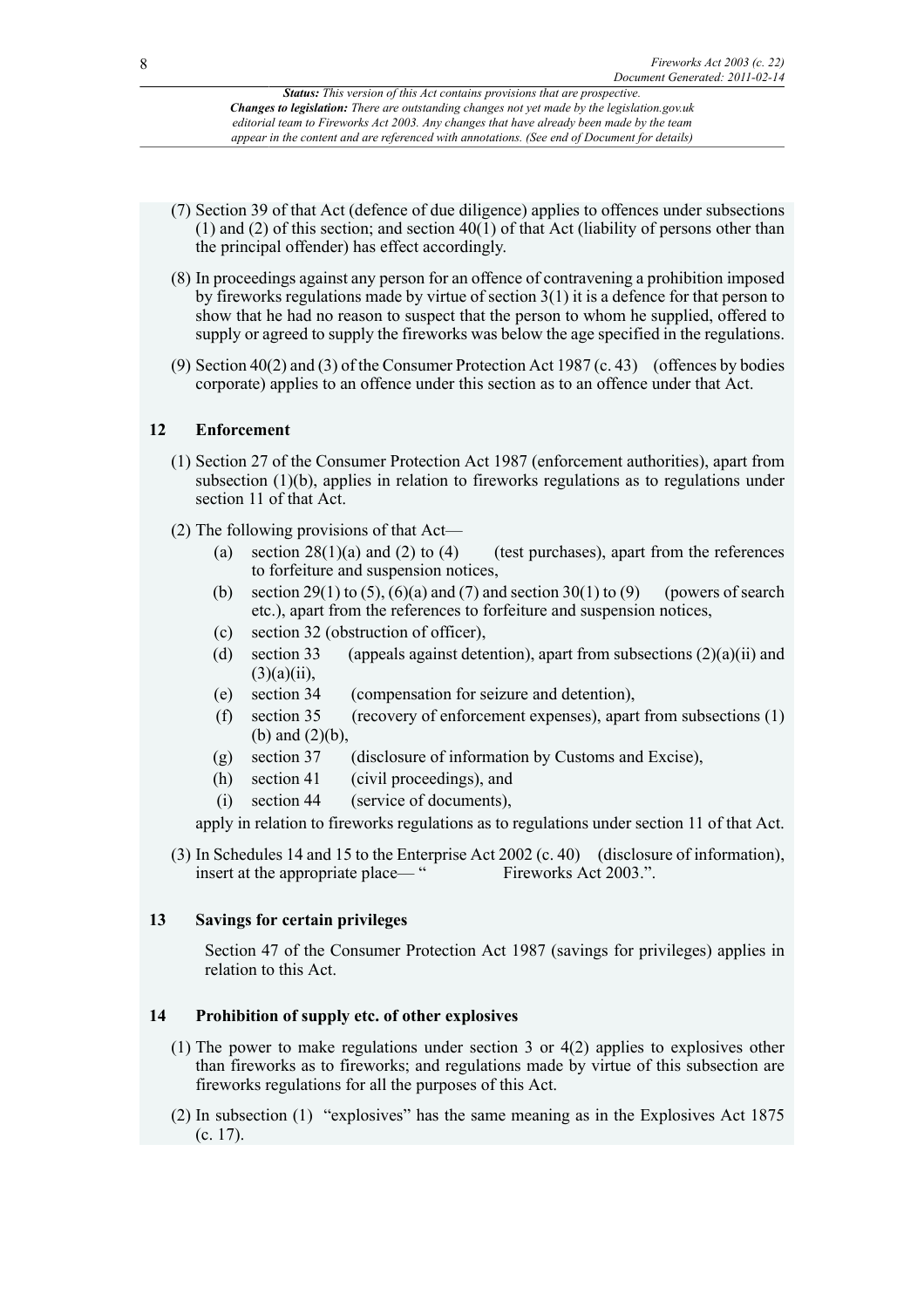(3) The Secretary of State may by regulations substitute a new definition of "explosives" for the definition in subsection (2).

## **15 Repeals and revocation**

The Schedule (repeals and revocation) has effect.

### **16 Parliamentary procedure for regulations**

- (1) Any power to make regulations under this Act is exercisable by statutory instrument.
- (2) Regulations under section 1(2) or 14(3) must not be made unless a draft of the statutory instrument containing them has been laid before Parliament and approved by a resolution of each House.
- (3) A statutory instrument containing fireworks regulations is subject to annulment in pursuance of a resolution of either House of Parliament.

### **17 Financial provisions**

- (1) There is to be paid out of money provided by Parliament—
	- (a) any expenses incurred by the Secretary of State in consequence of any provision of this Act, and
	- (b) any increase attributable to this Act in the sums payable out of money so provided under any other Act.
- (2) Any sums received by the Secretary of State by virtue of this Act are to be paid into the Consolidated Fund.

### **18 Commencement**

- (1) Sections 1 to 16 (and the Schedule) do not come into force until a day appointed by order made by the Secretary of State by statutory instrument; and different days may be appointed for different purposes.
- (2) The Secretary of State may by order made by statutory instrument make such transitional provision in connection with the coming into force of any provision of this Act as the Secretary of State considers appropriate.

#### **19 Short title and extent**

- (1) This Act may be cited as the Fireworks Act 2003.
- (2) This Act does not extend to Northern Ireland.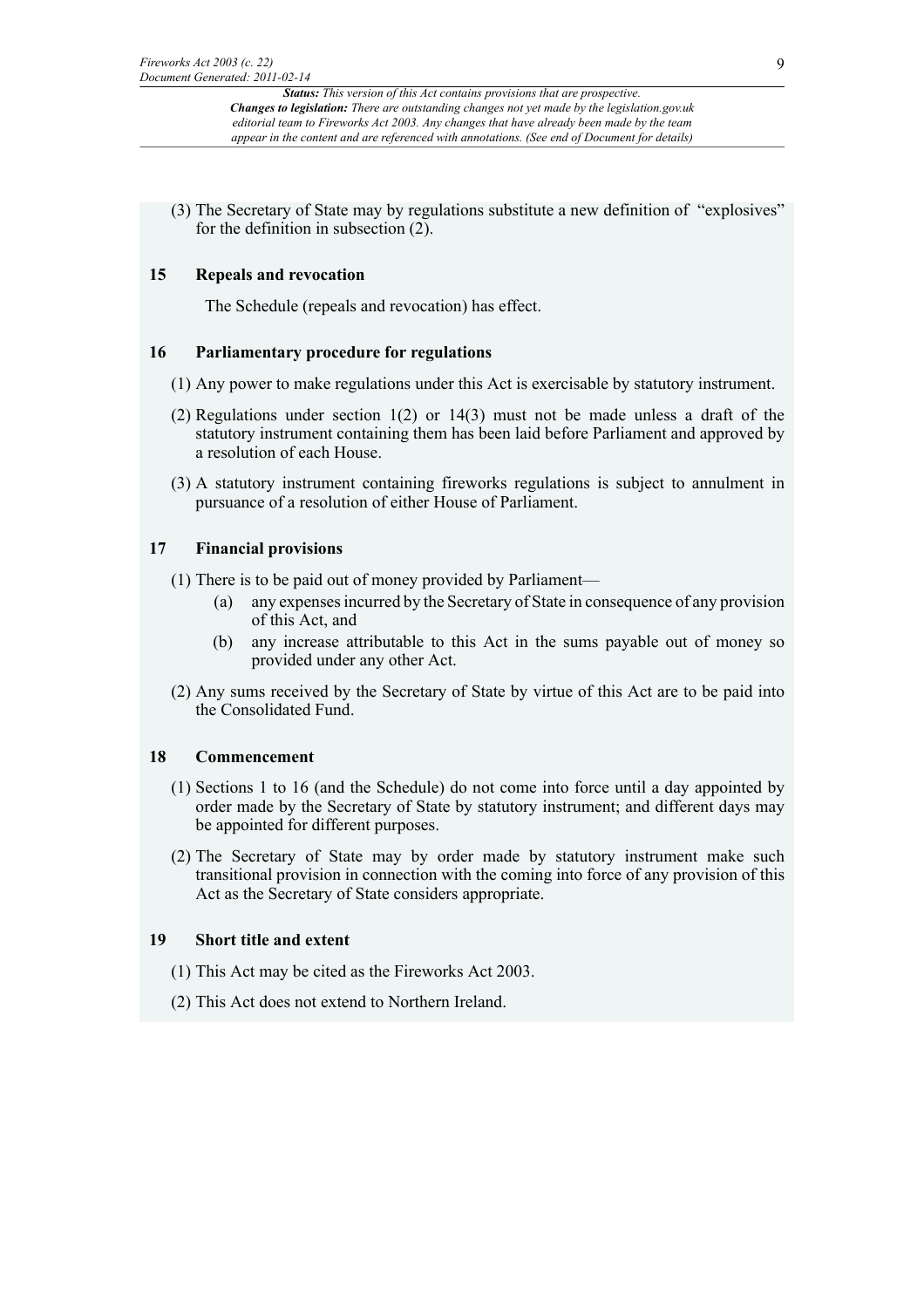10 *Fireworks Act 2003 (c. 22) Schedule – Repeals and revocation Document Generated: 2011-02-14*

*Status: This version of this Act contains provisions that are prospective. Changes to legislation: There are outstanding changes not yet made by the legislation.gov.uk editorial team to Fireworks Act 2003. Any changes that have already been made by the team appear in the content and are referenced with annotations. (See end of Document for details)*

## PROSPECTIVE

## SCHEDULE Section 15

#### REPEALS AND REVOCATION

| <b>Short title or title</b>                                                                               | <b>Extent of repeal or revocation</b>                                                                                                                                                                                                                                                                                                         |
|-----------------------------------------------------------------------------------------------------------|-----------------------------------------------------------------------------------------------------------------------------------------------------------------------------------------------------------------------------------------------------------------------------------------------------------------------------------------------|
| Explosives Act 1875 (c. 17)                                                                               | Sections 30 to 32.<br>In section 40(4), the words ", and for the<br>minimum amount limited by Part One of this<br>Act to be exposed for sale or sold otherwise<br>than in a substantial case, box, canister, or<br>other receptacle as therein mentioned", the<br>words "or minimum" and the words ", as the<br>case may be,".<br>Section 80. |
| Health and Safety at Work etc. Act 1974<br>(c. 37)                                                        | In Schedule 1, in the entry relating to the<br>Explosives Act 1875, in the third column,<br>the words "30 to 32, 80 and".                                                                                                                                                                                                                     |
| Road Traffic Act 1974 (c. 50)                                                                             | Section 18.                                                                                                                                                                                                                                                                                                                                   |
| Explosives (Age of Purchase &c.) Act 1976<br>(c. 26)                                                      | The whole Act.                                                                                                                                                                                                                                                                                                                                |
| Roads (Scotland) Act 1984 (c. 54)                                                                         | In Schedule 9, paragraph $7(3)$ and (4).                                                                                                                                                                                                                                                                                                      |
| Explosives Act 1875 etc. (Metrication and<br>Miscellaneous Amendment) Regulations<br>1984 (S.I. 1984/510) | In Schedule 1, the entry relating to<br>section 32 of the Explosives Act 1875.                                                                                                                                                                                                                                                                |
| Consumer Protection Act 1987 (c. 43)                                                                      | In Schedule 4, paragraph 1.                                                                                                                                                                                                                                                                                                                   |
| Criminal Justice and Police Act 2001 (c. 16)                                                              | In the Table in section $1(1)$ , the entry<br>relating to section 80 of the Explosives Act<br>1875.                                                                                                                                                                                                                                           |